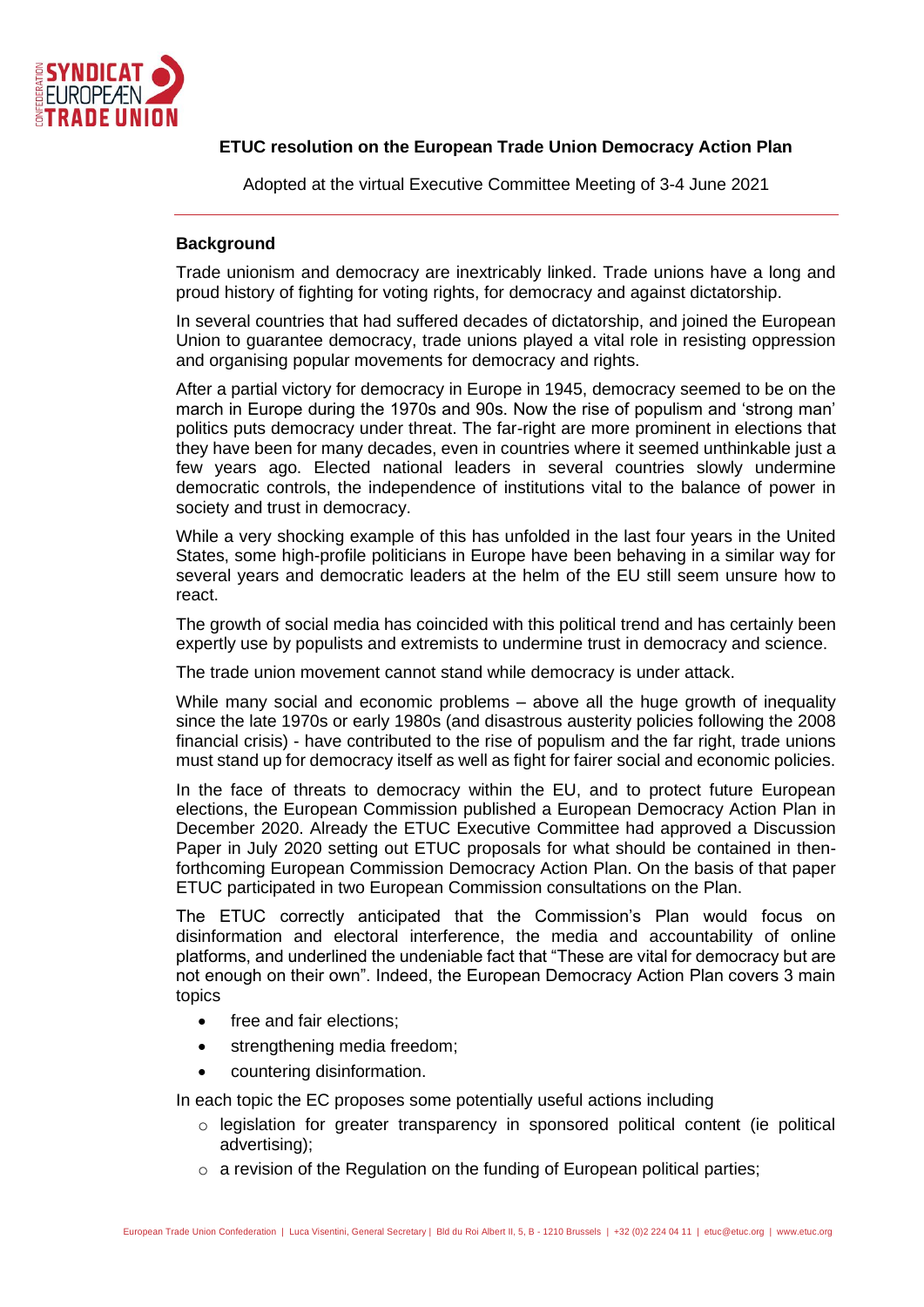- o a recommendation on safety of journalists;
- $\circ$  an initiative to curb the abusive use of lawsuits against public participation (SLAPPs);
- o a new Media Ownership Monitor;
- o efforts to overhaul the Code of Practice on Disinformation into a co-regulatory framework of obligations and accountability of online platforms.

In addition, the Plan promised and the EC has since published two draft Regulations on Digital Services and Digital Markets (the details of which are dealt with separately from this resolution by the  $ETUC)^1$ . Beyond their economic dominance, information society platforms pose systemic risks of a more societal nature, in particular when it comes to human rights, democracy, public discourse, media pluralism and data protection. The Digital Services Act does go some way to increase liability, responsibility and transparency of content moderation on social media platforms and set up procedures for appeal including dispute settlement. Private censorship and removal by default is not an acceptable approach for platforms to quickly deal with content flagged as potentially illegal or harmful. Regulation is needed to ensure platforms do not condition how fundamental rights are exercised in the digital space.

While broadly welcome, these Commission proposals do not add up to an adequate plan for safeguarding democracy in Europe. Instead, the ETUC must now set out its own trade union vision to defend and promote democracy in Europe.

The ETUC has already called for a European Democracy Action plan that:

- a. Commits the European Commission to monitor and use all its powers to uphold the rule of law and the independence of non-political institutions including the judiciary and the media in all EU member states:
- b. Recognises the crucial importance of social dialogue involving trade unions, employers and government, and collective bargaining as well as democracy at the workplace, for democratic discourse and for workers' participation in democracy;
- c. Proposes actions to gives all citizens improved opportunities to participate in democratic process without fear of violence, harassment, intimidation or discrimination because of their gender, race or ethnic origin, religion, sexual orientation or disability;
- d. ensures a free and diverse media and quality journalism;
- e. introduces effective regulation of social and digital media respecting free speech;
- f. tackles disinformation and malevolent intervention in elections;
- g. increases civic education about the European Union and media literacy; and
- h. supports the development of accountable and democratic European political parties, and in addition supports more transparency and accountability of EU institutions.

The Commission action plan does nothing to promote the above proposals a-c of the ETUC. It contains some initiatives to contribute to proposals d-h, but there is clearly still a lot to do to achieve and secure each objective.

Instead, the ETUC reiterates its demands and commits to promote them, including in the Conference on the Future of Europe. This resolution sets out how the EU and trade unions can defend and promote democracy in Europe, and stand up for democracy in the rest of the world.

*<sup>1</sup> ETUC Resolution for a More Sustainable and Inclusive Competition Policy, adopted at the Executive Committee of 22- 23 March 2021[. Link.](https://www.etuc.org/en/document/etuc-resolution-more-sustainable-and-inclusive-competition-policy)*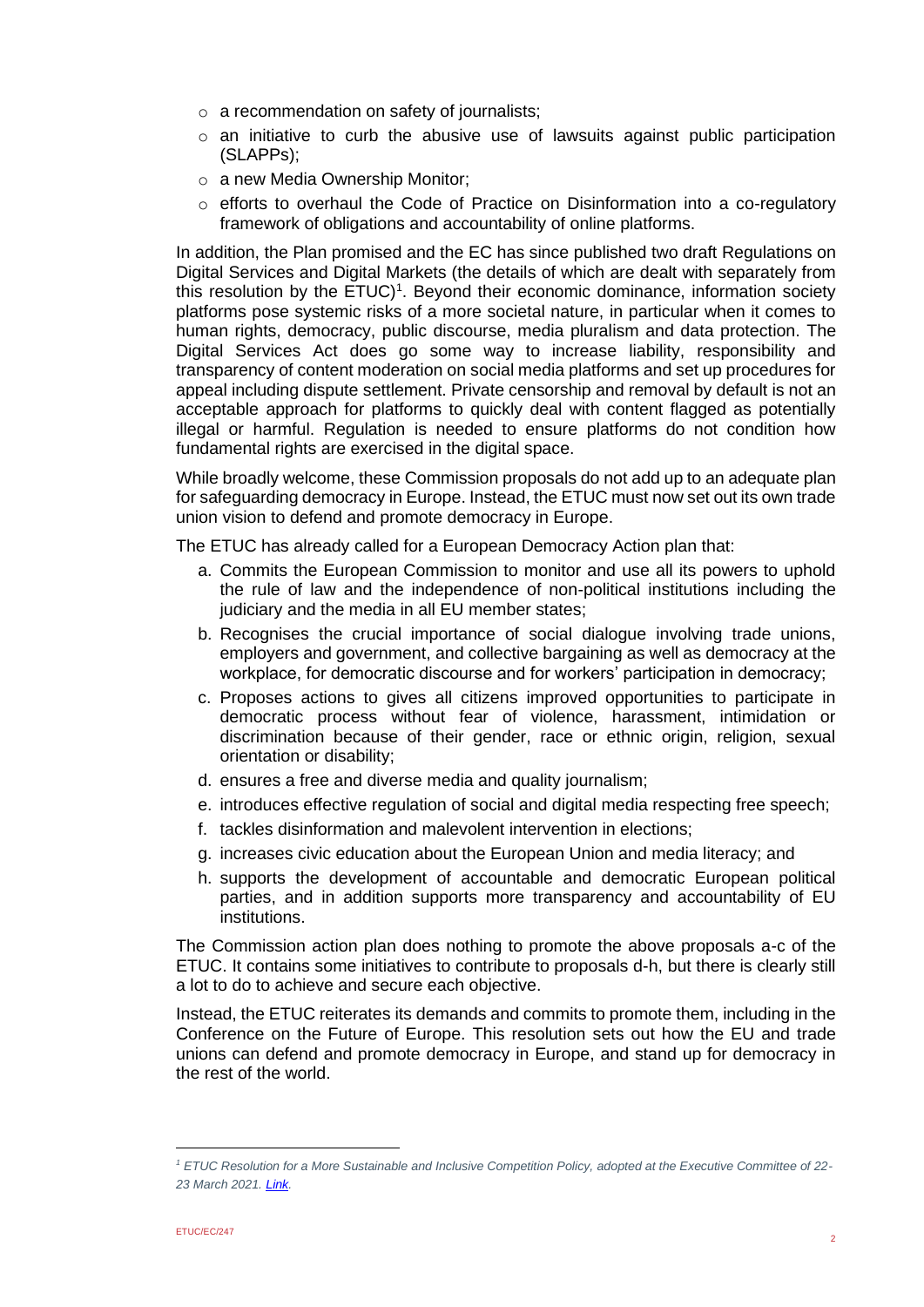## **Rule of law**

The Rule of Law is an unalienable part of democracy and forms the cornerstone of any democratic society. Article 2 of The Treaty on European Union states that European Union is "founded on the values of respect for human dignity, freedom, democracy, equality, the rule of law and respect for human rights (including the freedom of expression and association)".

But populism and the rise of the far-right has encouraged increasing challenges to the rule of law – with high profile cases of political interference in the judiciary, media and other institutions which should be independent. In the face of provocations and direct attacks on democracy, the European Union seems hesitant and unwilling to take decisive action.

The ETUC will continue to press EU institutions and in particular the European Commission to increase its efforts to monitor and enforce the rule of law and the independence of institutions such as the judiciary and media in all member states without prejudice or favour. It will use its participation in the Conference on the Future of Europe to press the case for the 'rule of law', and effective safeguards for the rule of law.

The ETUC supports calls for a 'comprehensive European Rule of Law Mechanism' and making ALL EU funds conditional on respect for the rule of law. We have witnessed the recent difficulties in linking access to recovery funding to respect for the rule of law, and incredibly even to the rule of law applying to the use of EU recovery funds!

Promoting and ensuring the rule of law in the EU also includes the protection, implementation and enforcement of fundamental social rights in UN treaties (in particular the International Covenant on Economic, Social and Cultural Rights), ILO Conventions, Council of Europe treaties (in particular the European Convention of Human Rights, the Revised European Social Charter and the European Code of Social Security) as well as the EU Charter of Fundamental Rights and the European Pillar of Social Rights.

ETUC will press for:

- a) responsive and accountable institutions at all levels of government in member states and EU institutions with foreseeable, rule-based way of preparing and making government decisions in accordance with the rule of law.
- b) access to official documents on which internal decisions about public matters are based, as well as documents received and sent by public authorities, as long as the information is not classified according to clearly defined criteria.
- c) protecting civil servants from undue influence, and all employees in their professional role, from threats, harassment and violence by third parties, including by ratifying and implementing ILO Convention 190

The promotion and respect of the Rule of Law by the EU should not be limited to its internal actions. The 2020–2024 Action Plan on Human Rights and Democracy commits the EU to the promotion of human rights, democracy and the rule of law in all its external actions. EU external policy including trade, enlargement, development cooperation and external relations should defend and uphold democracy and the rule of law. Numerous examples including recent events in Belarus, China (Hong Kong), and Myanmar illustrate the EU's failure to use its economic power to insist on respect of democracy and the rule of law.

The ETUC will work with the ITUC to offer solidarity with trade unions beyond Europe who are fighting for democracy and to support trade unions calls for action by the international community to defend democracy.

The ETUC will continue to press for EU legislation on Human Rights Due Diligence as one of many possible flagship projects for the rule of law, defence of workers' rights,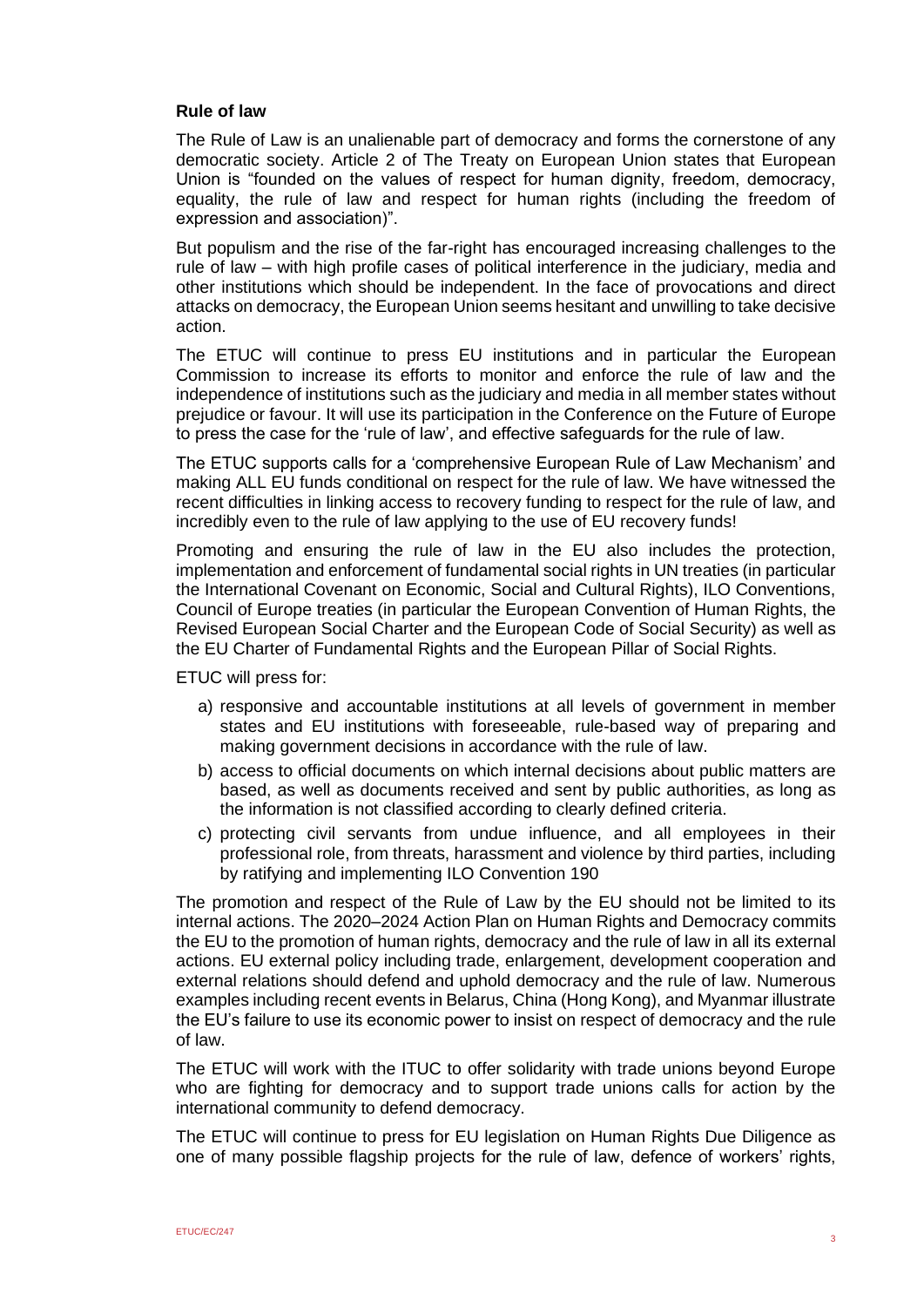strengthening Democracy at Work and protection of environment, as well as for EU funding to be dependent on respect for the rule of law.

## **Social dialogue and workers participation**

The world of work plays a major role in peoples' lives and in shaping peoples' quality of life. It is a worker's basic and fundamental right to participate in democracy, to participate in democratic processes, not only electoral but also in the workplace through membership of a trade union, social dialogue, collective bargaining and information, consultation and board-level representation.

While respecting the autonomy of the social partners, it is crucial for the EU and its members states to acknowledge the important contribution that social dialogue, collective bargaining, and democracy at the workplace makes to the stability of democracy. Strengthening social dialogue, collective bargaining and democracy at work throughout the EU and in every member state is essential. Increasing union power to negotiate is a necessary ingredient of democracy, for the EU 'social market economy', for a decent life and decent society. Too many workers, including in the public sector, are still unable to join trade unions, to bargain collectively, and/or have the right to strike. ETUC calls on the European Commission to put in place a presumption of employment status, complemented by a reversal of the burden of proof by platforms to ensure that workers can have access to the rights they deserve and are able to exercise them.

The ETUC calls on the European Commission to strengthen democracy at work, including in public services, and to ensure information, consultation and board-level participation rights of workers and their representatives are complied with and enforced.

Specifically, the ETUC calls on the European Commission to propose an EU horizontal framework for improved information, consultation, and board-level representation rights. The ETUC calls on the Commission to revise and strengthen the European Works Councils Directive. ETUC reiterates its determination to ensure that all relevant EU legislation and initiatives respect and support social dialogue, workers participation and the prerogatives of trade unions to collectively bargain.

ETUC will continue to work for a right to whistleblow and protection for whistleblowers when reporting in all area of the public (and private) sector, both in member states and within the EU. It must be regarded completely acceptable – even appreciated – to inform the media about misconduct in the public sector and in the private sector.

#### **Democracy open to all**

The EU and EU member states should ensure the right for everyone to participate in the democratic process, and democratic discourse, without fear of violence, abuse, harassment, intimidation or discrimination because of their gender, age, race or ethnic origin, social origin or wealth, religion, sexual orientation, disability or any other ground or status.

The level of misogyny, racism and homophobia in the EU is unacceptable and is not only a democratic deficit but a serious and dangerous denial of human rights. The recent #MeToo and Black Lives Matter protests are just the latest manifestations of growing frustration with the very slow pace of change.

There should be zero-tolerance of hate speech, and the fight against misogyny, racism and homophobia needs to be strengthened and more widely supported in all areas of life and society and not only in politics and elections – for example in the workplace, in education and training and in decision making.

There is a responsibility here for EU governments (who are bound by EU legislation and ratified the relevant UN, ILO and Council of Europe human rights instruments), for unions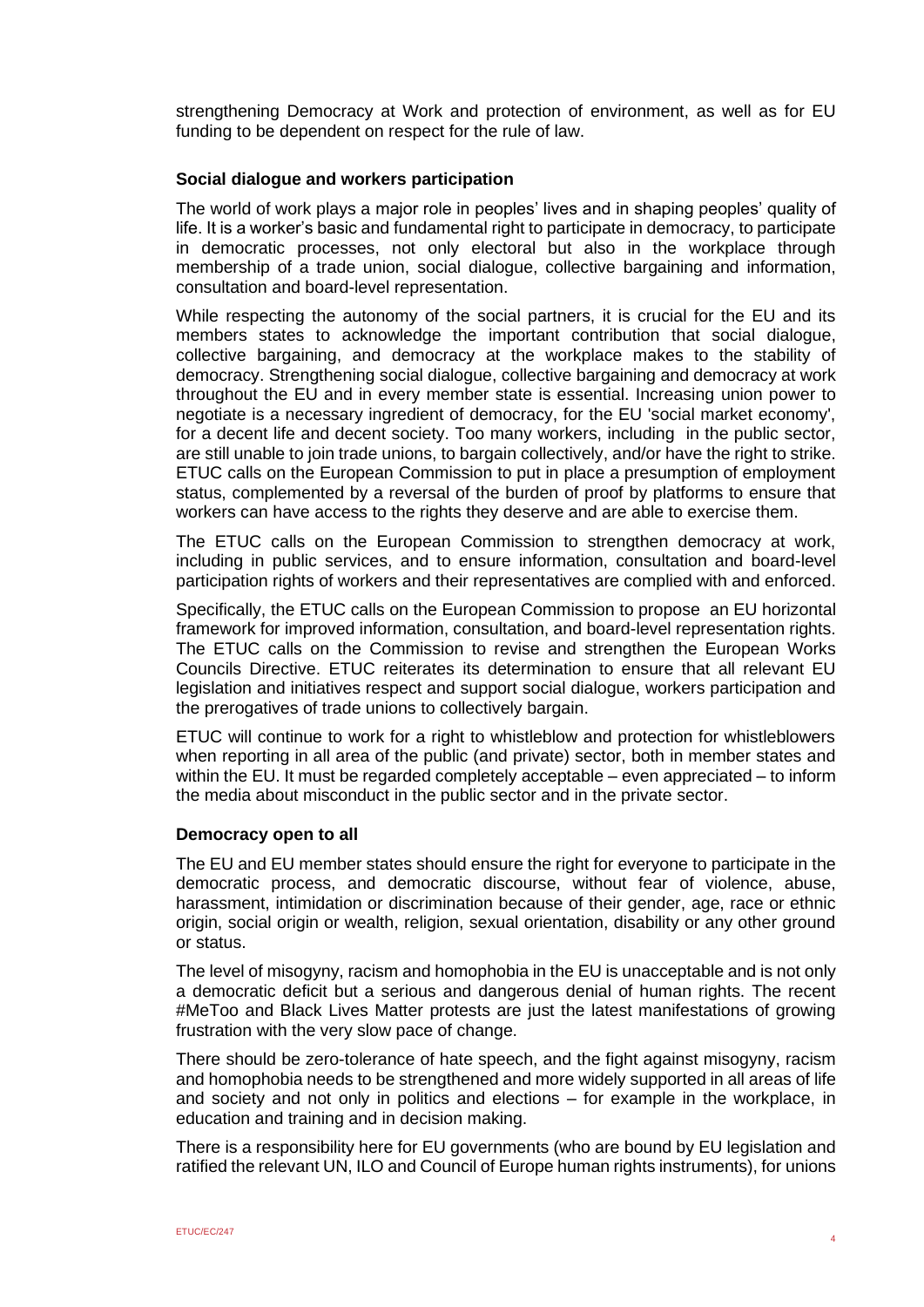and employers as well as educational institutions, and other public authorities. There needs to be support put in place for those who stand up against hatred so that they are not victimised or treated as troublemakers.

All democratic organisations have a duty to promote and practice diversity, and particularly the representation of women and BAME people, at all levels of the organisation and to ensure full participation of all people regardless of their gender, age, race or ethnic origin, social origin or wealth, religion, sexual orientation, disability or any other ground/status. Good intentions do not change the fact that the community of those working in and around the EU institutions is accurately described as 'so white' and that gender balance in leadership roles in the EU institutions is far from achieved.

The EU and member states should work together to increase popular participation in European and national elections. Specific action is required to avoid a repetition of the exclusion of 800,000 persons with disabilities in the EU who could not exercise their right to vote in the last European elections.

The European Democracy Action Plan is said to be the first EU document to clearly commit the Union to strengthening participatory and deliberative democracy. While the ETUC strongly supports public consultation, it also remains committed to representative democracy and believes that elected representatives cannot simply outsource responsibility for decision-making to randomly chosen groups of citizens. Public policy should not be determined by a jury.

Trade union membership and social dialogue are essential tools for democracy in the workplace and play a key role in building democratic and inclusive societies. The EU must dedicate resources to enhance social partners capacity to promote democratic and inclusive participation in and beyond the workplace.

There is a worrying trend of restrictive measures in a number of EU Member States negatively affecting civic space and the ability of civil society actors to carry out their legitimate tasks.

The EU should recognise the role of civil society and ensure adequate support and protection to all civil society organisations, trade unionists and grassroots activists. The ETUC supports the demands of European Civil Society Organisations for an interinstitutional agreement on civil dialogue for open and regular dialogue with civil society and its representatives in all areas of EU action. ETUC will advocate for adoption of EU wide legislation to protect people across the EU from SLAPP suits.

The ETUC stands ready to show its full solidarity and mobilise support for any affiliate that needs to stand up for democracy and democratic trade union rights within its own country , and to extend solidarity and support to unions beyond Europe fighting for democracy and democratic rights.

## **Free and diverse media and quality journalism**

A free and diverse media that provides citizens with accurate, unbiased information is vital for open and democratic informed debate about elections and political decisionmaking and is an essential weapon against disinformation. A free and diverse media must be accountable for its content and transparent on ownership and its economic interests.

Increasing violence and intimidation directed at journalists in EU Member States is a worrying trend for European democracy. Measures including a Council recommendation, strengthened cooperation between media stakeholders, and further exchange good practice are useful steps proposed by the European Commission's Democracy Action Plan. They need to be implemented, monitored and followed up on with further measures as necessary.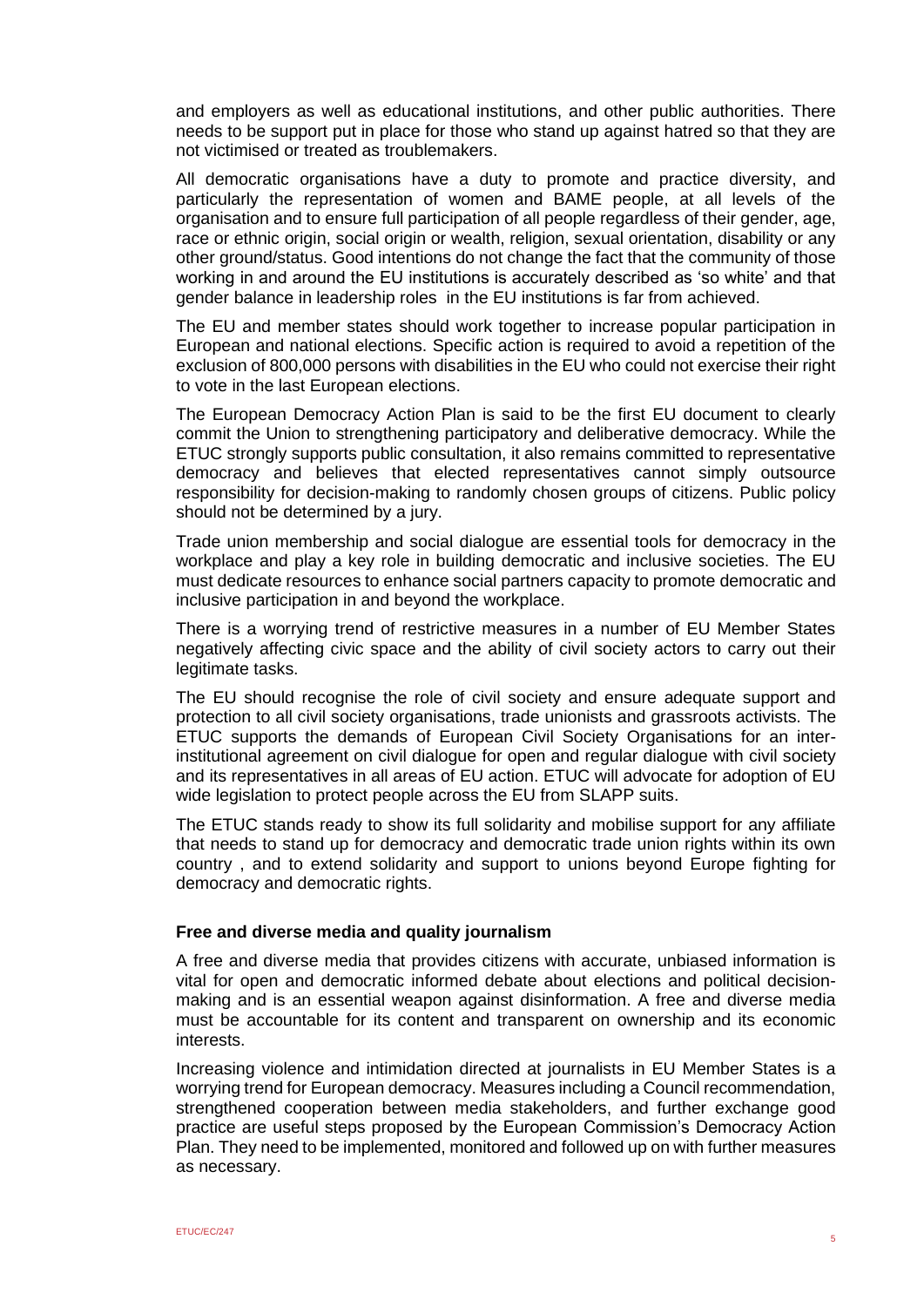It is not possible to talk about a diverse, free and independent media without considering the declining and deteriorating employment in the media sector. The EU has said nothing about the impact on media independence and democracy of increasingly precarious employment and inadequate protection of intellectual property for journalists, in both traditional and digital media/platforms. More than 70% of the journalists in Europe are forced to be freelancers, with no minimum wages or collective bargaining, very low income (the average for freelancers is 5 euros per article), no social protection or health and safety. This is not acceptable, and ETUC will support its member unions working for decent wages and working conditions in a sector vital to democracy.

Independent journalism is a public good, and the failure to achieve a diverse and plural media represents a market failure. ETUC notes that the European Commission's Democracy Action Plan says nothing about the value (and decline) of public broadcasting and promoting the public interest mission of public service broadcasting.

The ETUC welcomes the €61 million budget for Creative Europe, dedicated to quality journalism, including media pluralism and media literacy in the EU multi-annual budget 2021-27. It also welcomes the acknowledgement in the European Commission's Media and Audiovisual Action Plan that "News media are an economic sector as well as a public good" and notes positively the proposal for a "NEWS' initiative to bundle actions and support to the news media sector".

The ETUC calls for larger and more strategic public investment in professional journalism and media (including transnational collaborative platforms), and increased efforts to find new and sustainable funding models for quality journalism (including non-profit models).

National and EU legislation against media monopolies and dominant market positions should be monitored, enforced systematically, and strengthened. EU initiatives on monitoring media independence and ownership in Europe, such as the Media Pluralism Monitor, should be further supported. European Commission proposals for a Media Ownership Monitor, further possible guidance on the transparency of media ownership, measures for the transparent and fair allocation of state advertising and mapping options for further support for media diversity are positive and need to be pursued with relentless determination. The commitment to review implementation of the Plan in 2023 is welcome, and ETUC will insist that trade unions, civil society and other stakeholders must be asked to participate.

The EU should continue to promote self-regulatory measures and bodies such as ethical codes and press councils to reinforce high standards of journalism, including in digital and social media. The EU must promote equal access to information for all media and oppose the arbitrary exclusion of journalists from government events and information for political reasons.

ETUC will support the actions of its members in journalism and the media to defend and support journalists, free and diverse media and quality journalism, and stands ready to show solidarity and mobilise support when requested.

## **Digital and social media**

Digital and social media gives rapid access to a greater range of information and views and enables people to participate more easily in the democratic debate.

It has also led to a proliferation of disinformation. Behind much of this disinformation are fake accounts. Researchers claim that disinformation had a significant impact on voting in the 2016 US presidential election, the UK Brexit referendum and other elections.

There are significant problems of equality of access - national household access to the internet ranges from 98% to 75% in the EU – concentration of ownership of social media platforms, and secrecy around algorithms that significantly filter the information available on people's accounts.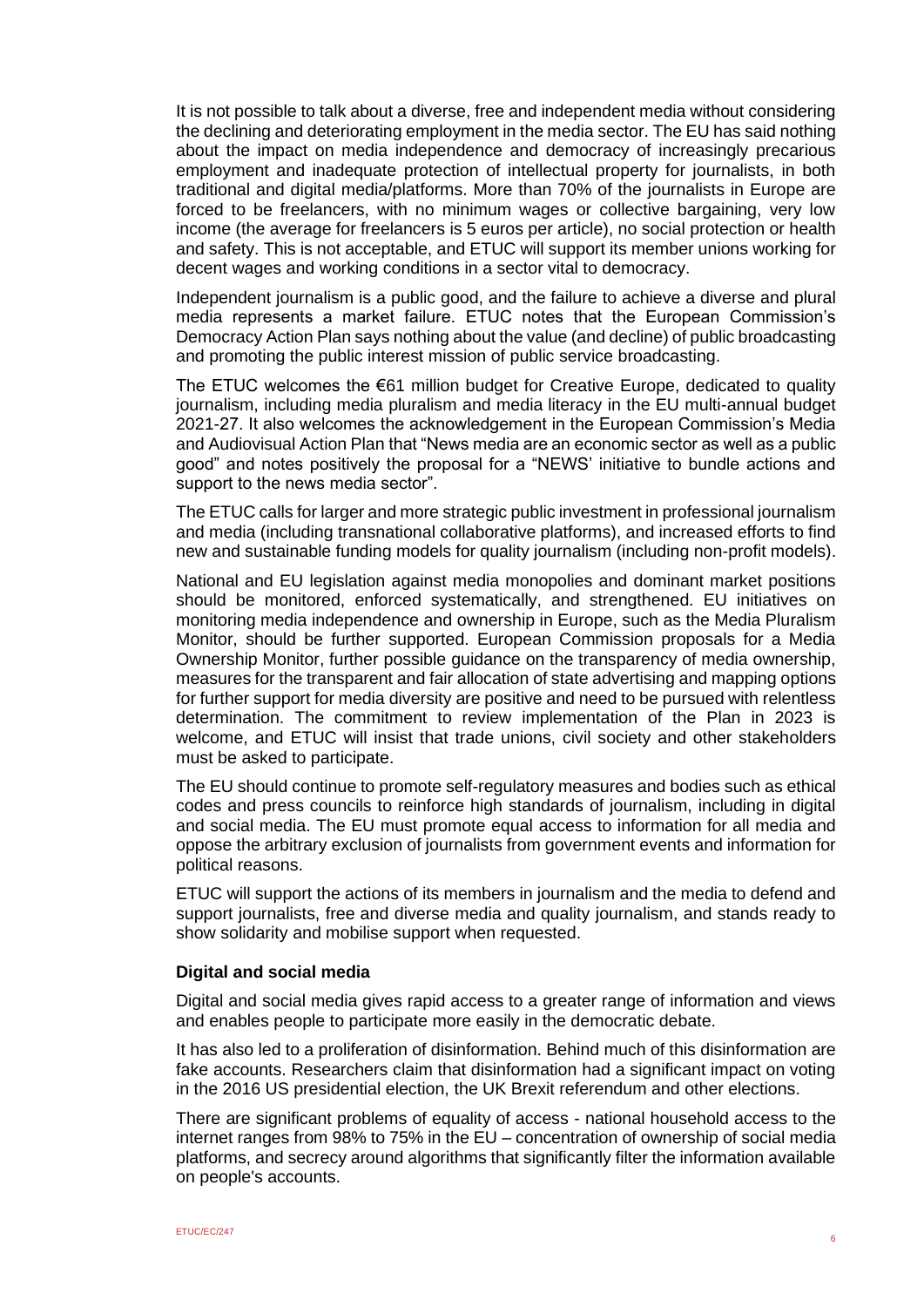The ETUC will press for EU investment in strengthening digital infrastructure to reduce the digital gap between and within EU member states.

The EU's draft Digital Services Act does propose greater transparency and clearer processes for political advertising, removing content and/or users from platforms as well as appealing such decisions and is promoted by the Commission as a "co-regulatory backstop" for a reinforced Code of Practice (signed by Facebook, Twitter and other online platforms, social networks and advertising industry with the European Commission to tackle the spread of online disinformation and fake news including through transparency of political advertising and closure of fake accounts).

Nonetheless, the Code of Practice needs significant work before it will lead to substantial improvement that holds platforms accountable, prevents corporations from being judges of democratic debate, blocks hate speech and fake accounts, and fairly labels disinformation. Similarly, the Digital Services Act is a long way from being agreed let alone implemented.

At the same time, the 'threat' of legislation at EU and national level – in Europe and beyond - and the spotlight on social media content (specifically the decisions of platforms to label or block content and suspend/ban users) during the US Presidential elections has created a momentum for change which needs to be maintained.

The ETUC calls on the Commission to further develop and propose the regulation of social media and digital platforms, to increase transparency of all aspects of political advertising: financing, labelling and disclosure rules; and disinformation.

ETUC cannot accept a repeat of events such as those that led to Facebook blocking European trade unions and civil society from advertising legitimate content during the European elections. Nobody wants a repeat of events in the United States during and after the 2020 Presidential elections.

Dominant social media companies make profits by generating profiling data from tracking the use of content regardless of its veracity. This type of data manipulation demands full and proper enforcement of the General Data Protection Regulation. If the business model of the platforms encourages the use of disinformation, it is not enough to encourage platforms to remove or label disinformation. EU and national legislation needs to address the dominant market positions of digital and social media companies, putting in place the means to allow communication to flow across platforms.

Platforms need, at the very least, to pay media organisations for the use of their journalism. That there are voluntary agreements in the UK and legislation being discussed in Australia are positive developments.

The ETUC will continue to press for accountability of social media platforms, for transparent content moderation with clear processes for challenging decisions, and for diverse ownership of social media platforms to ensure fair competition. It will also call for restricted, limited, transparent and democratic use of the personal data of users.

#### **Disinformation and malevolent intervention in elections**

It is necessary to ensure greater and broader involvement of social partners, civil society, independent media, academics and fact-checkers to counter disinformation. The ETUC welcomes the European Commission's initiative to create the European Digital Media Observatory – "a hub for fact-checkers, academics and researchers to collaborate with each other and actively link with media organisations and media literacy experts, and provide support to policy makers" – and supports further developing it.

Another threat to open and informed democratic debate is interference via fake accounts, social media trolls and state-run outlets. Although much focus has been placed on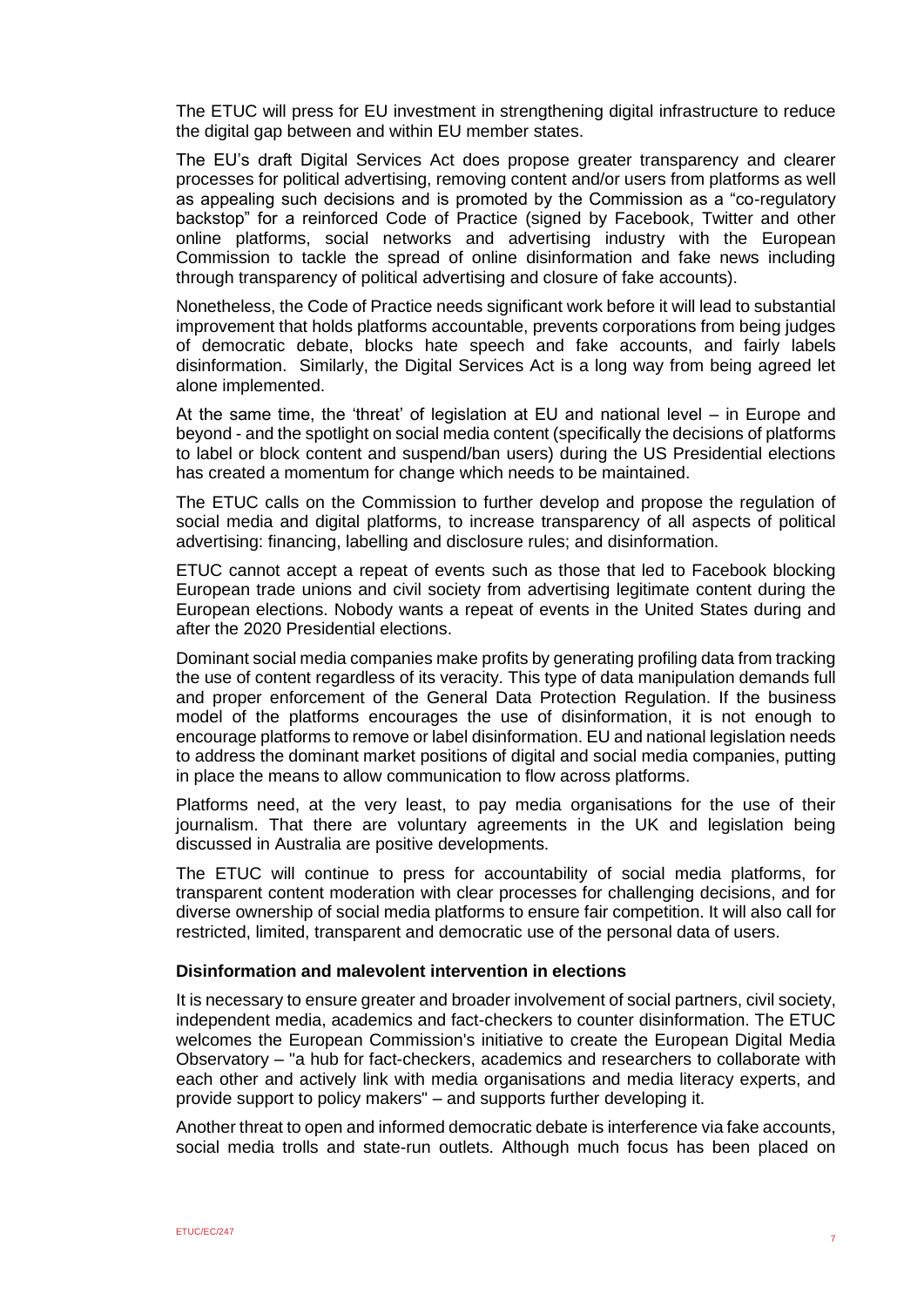foreign interference, domestic disinformation is at least as big a problem, and the distinction between the two is blurred.

The European External Action Service has set up a service (East Stratcom Task Force) to monitor and expose "pro-Kremlin" disinformation, and a "rapid alert system" – a network of Member State government officials working on disinformation. Exchange between this rapid alert system and the European Commission's recently established national election networks (of national electoral bodies) should be developed and involve civil society and fact-checkers as well as the Digital Media Observatory across the EU and in each member state.

EU action against domestic as well as foreign disinformation needs to be stepped up considerably: in a comprehensive way to support timely monitoring, professional journalism and fact-checking and promotes media literacy.

ETUC and its member organisations should call out obvious disinformation which is particularly damaging to workers and the interests of the trade union movement.

## **Civic education and media literacy**

The first principle of the European Pillar of Social Rights clearly states "Everyone has the right to quality and inclusive education, training and life-long learning in order to maintain and acquire skills that enable them to participate fully in society and manage successfully transitions in the labour market".

The promotion of media literacy and active citizenship is vital for building up the EU's resilience to anti-democratic threats. Education, training and lifelong learning have an essential role to play in strengthening democratic citizenship within the EU, a sense of community and belonging, and responsibility of EU citizens, and in encouraging their active participation in decision-making on national and EU policies.

The ETUC calls for new initiatives to inform people about the EU, and to put learning about democratic values and the European Union firmly on the agenda for all age groups.

The EU should support the Member States to ensure that promotion of critical thinking, democratic values and human rights, civic engagement and the responsible use of new technologies are supported in education and training.

Erasmus mobility should provide further possibility to learners and workers involved in VET and adult learning – to help them to strengthen their democratic citizenship and EU identity by participating in quality personal or virtual mobility programmes.

Media literacy for all generations in society, as well as training by and for journalists should be strongly promoted and financially supported by the EU across the EU Member States, in close cooperation with national education institutions, independent national agencies responsible for media regulation and trade unions.

#### **Accountable and democratic European political parties and EU institutions**

European political parties contribute to forming a European awareness and to expressing the political will of the citizens of the Union. The regulatory framework for European parties has evolved only since the Nice Treaty in 2003 and remains rather limited.

The ETUC calls for better enforcement of the European parties' legal obligation to observe the EU's founding values. This includes the values espoused in their political programmes and campaigns, internal practices of gender equality and antidiscrimination, and respect for the rule of law and anti-corruption. European political parties should only allow national political parties in their ranks that adhere to democratic principles and the rule of law in their party structures and actual practices. The European